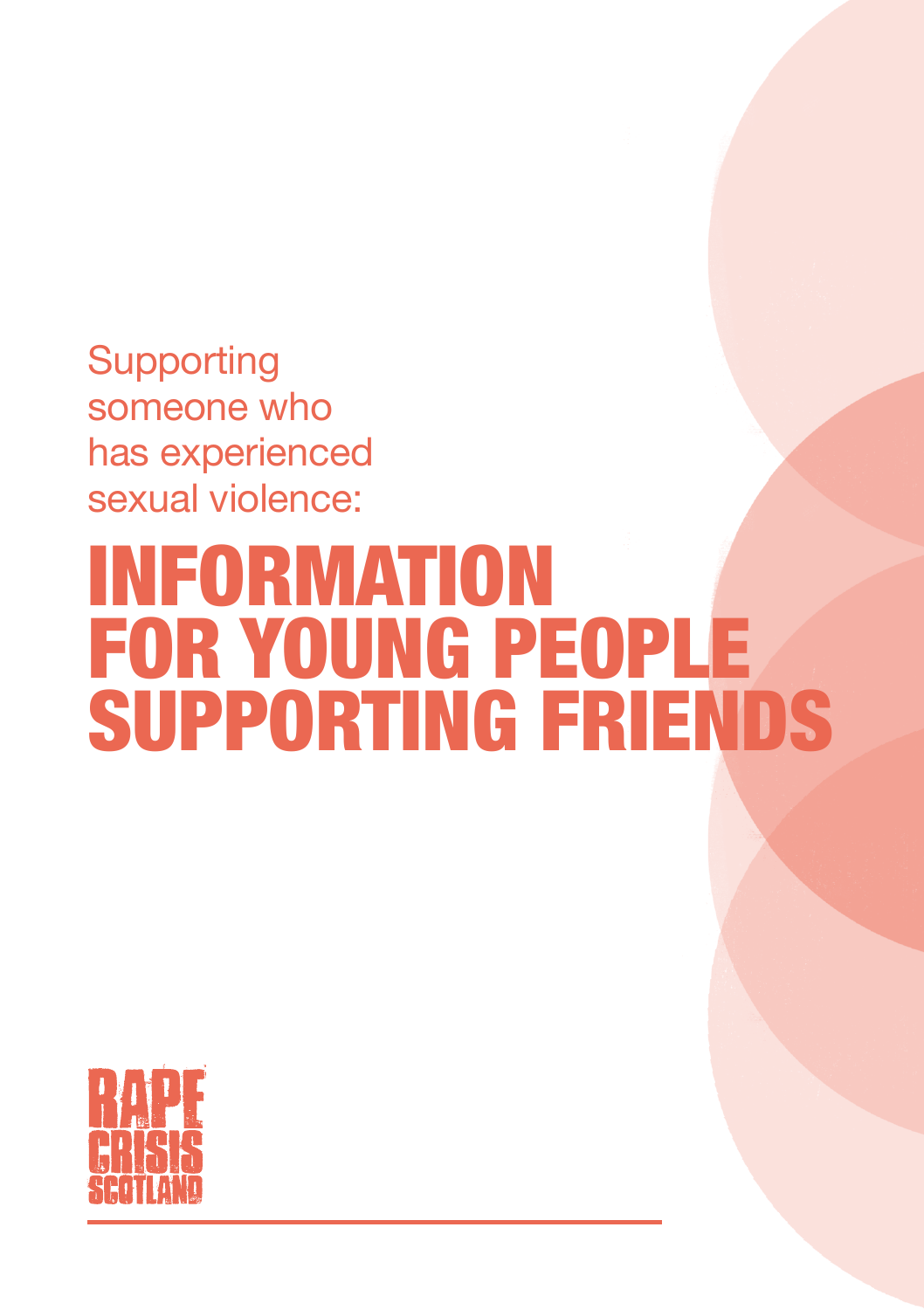### If you are worried about your friend

Young people often phone the Rape Crisis Scotland (RCS) helpline. They may be worried because their friend has been raped or sexually assaulted; or they think someone is 'grooming'<sup>1</sup> their friend or putting pressure on them for sex; or threatening to post an explicit photo for everyone to see. These are common forms of sexual violence which can affect many young people.

Young people often tell us that they don't know what to do, what to say, or how to help. You might know that something is wrong because your friend has told you, or just have a feeling that things aren't quite right.

It's great that you want to help, because your friend may feel upset, confused, angry and/or hurt. You might feel the same sorts of things.

You may know the person who has hurt or is threatening your friend. It's quite often a mutual friend - someone in the same group of friends or club or class at school.

It can be really hard if a whole group is ganging up on your friend; or if your friend is worried about being outed because of their sexual orientation; or if they are from a very traditional community. You might be worried about these things too.

There are things you can do to help your friend. But remember it's OK for you to feel upset too. And there are limits to what you can or should do. You (or your friend) can phone the **RCS Helpline** and speak to us any day of the week without giving your name.

<sup>1.</sup> *Grooming is when a person deliberately sets out to get someone else to like and trust them in order to use or abuse or exploit them. They may do this online or in the real world. Young people might be 'groomed' by a stranger or by someone they know like a family member, friend or professional.*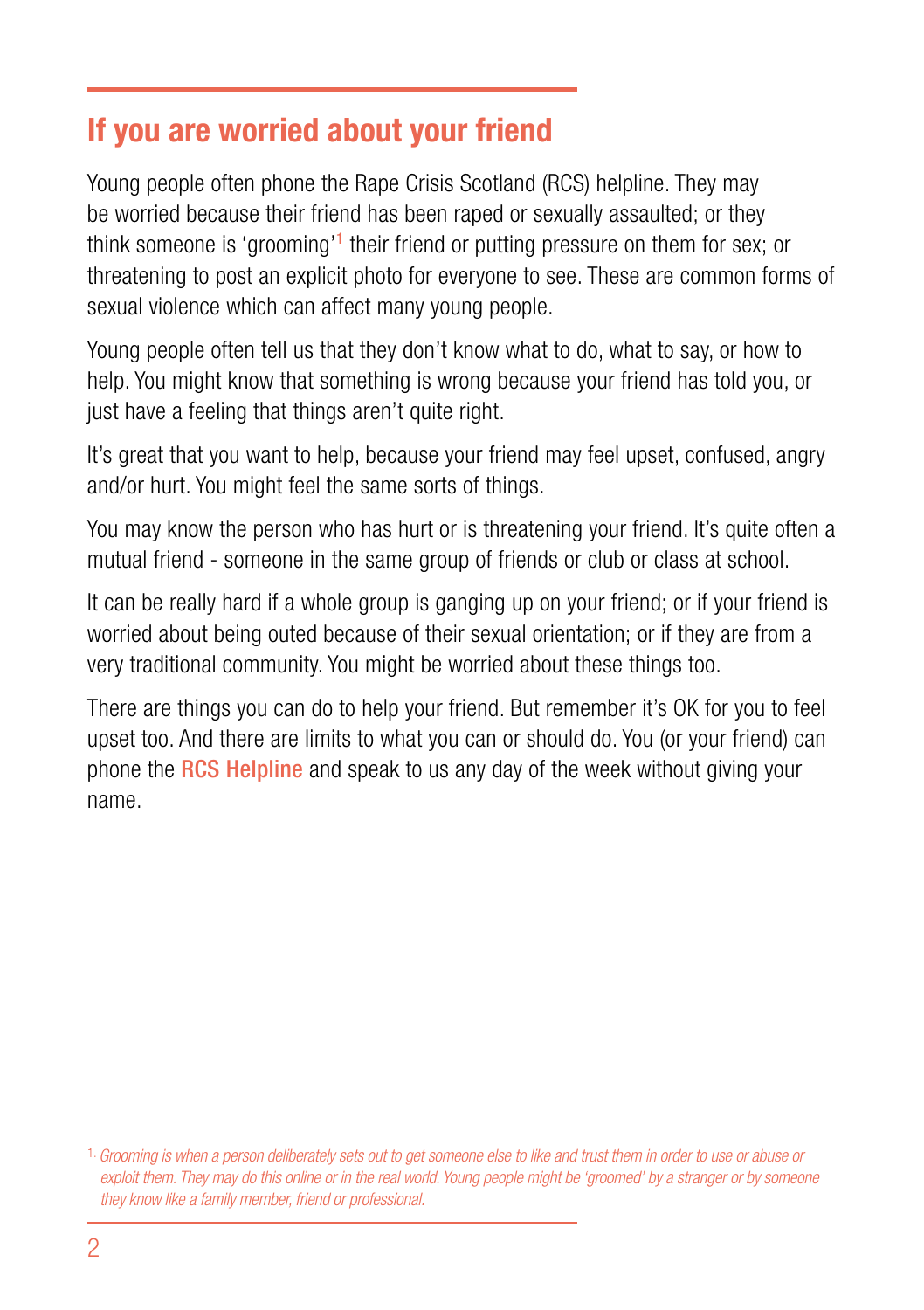*"I know this guy, he is 17. He is a survivor of rape. It happened to him about two weeks ago and he tells me how he can't get a hold of himself and speak up. I told him that there is nothing to worry about and I am here to help him but he still fears it, he tells me that he thought it would never happen to him. But… why would he? Nobody really thinks it will happen to them until it does. He is scared what people will think about him. He thinks he is weak because he was unable to protect himself. I keep on telling him not to care what other people think about him, but we are judged on every little thing we do, we are judged on our age, sexuality, our personal life, everything… I think he is strong, for coping with what has happened to him. I think he is strong for just getting out of bed today and continuing on with his day to day life after what has happened to him. I feel like I can't do much, but I told him about places he can get support, and I will always be there for him."*

Adapted from monologues written by young people as part of the 'Do You Know' theatre project with Edinburgh Rape Crisis Centre

## Some ideas about what friends can do (and not do)

- Spend time with your friend. Just being there is enough. You don't need to treat your friend differently or as if they might break. Just treat them as normal - as your friend and not a victim - and do ordinary things with them
- Really listen to your friend and accept what they say, without judging them (even if you have thoughts which seem judgemental). Show your friend that you are listening to them. You don't need to have all (or any) of the answers
- Don't take over. Your friend needs to be in control now because sexual violence took that away from your friend. So, you don't need to check up on them, text them all the time, tell them to report to the police, or feel that you have to cheer them up or take their mind off things - just let them be. You are not responsible for how your friend feels or what they do
- It's helpful for you and for your friend to know that no matter what your friend did or said, they did not deserve to be harmed or bullied or abused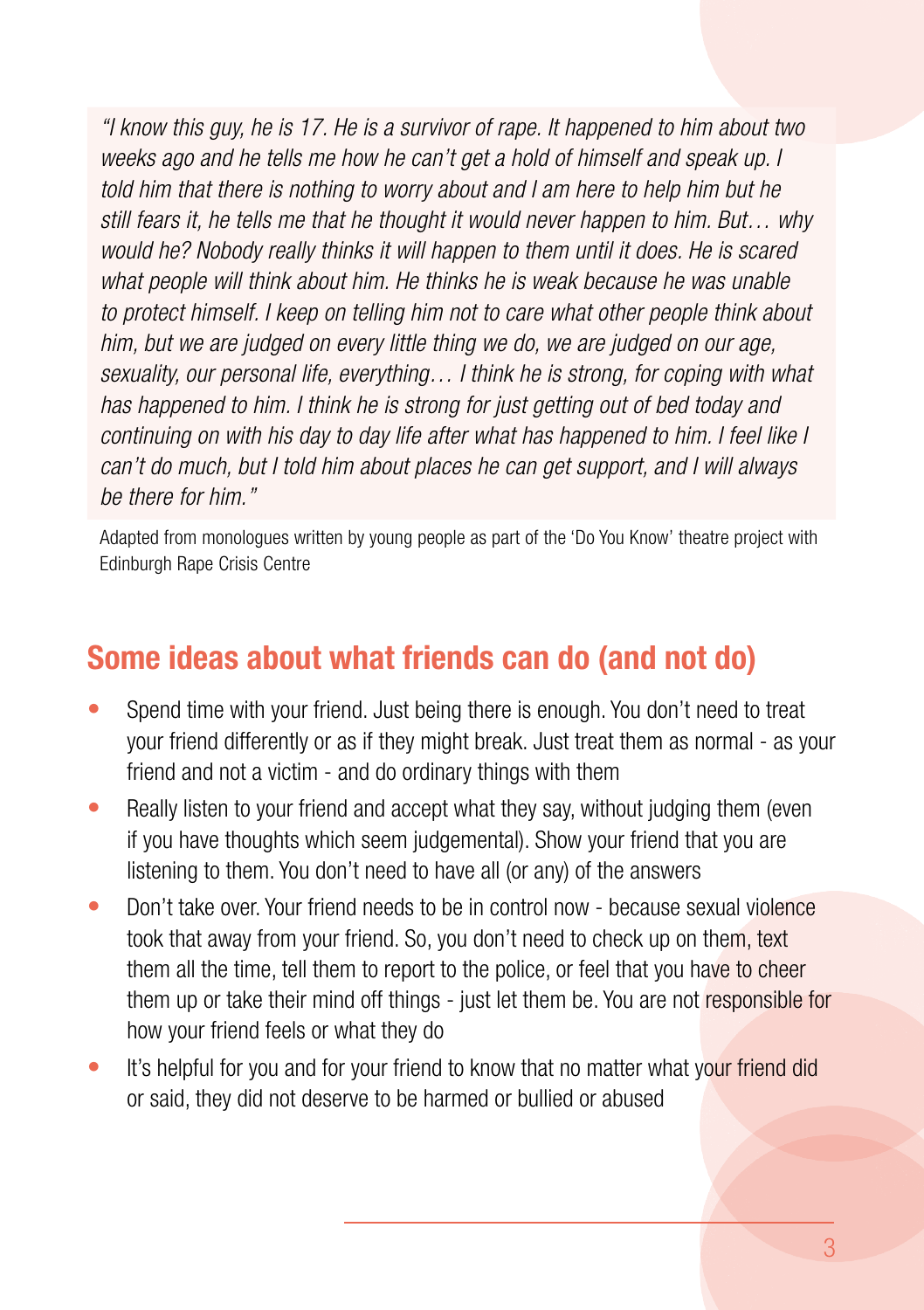- Your friend might be thinking that it's their fault. It's good if you can tell them that it's not their fault; and that they didn't do anything wrong. The only person to blame is the person who raped or abused your friend (the perpetrator<sup>2</sup>)
- Everyone is different. Your friend might or might not cry, be angry, want to hide away. They might act like nothing happened; or they might act weirdly. They might be OK some days and not others. They might push their friends away. Anything is possible and that is OK. Its good if you can tell your friend that whatever they do is a natural reaction, and don't expect too much of them
- You don't have to know any details to help your friend. Your friend might not want to talk about it. The perpetrator might have threatened to hurt them or you or their family if they say anything. Or they may not remember much or not want to remember
- If other people know about the abuse or are involved, you can help by not going along with it; not laughing along with jokes; and not ignoring it if you feel uneasy about what's going on. You can make a difference without putting yourself at risk
- Your friend may feel really bad because, not only has the sexual violence happened, but they know that everyone is talking about it. So, just be nice to your friend, and be with them, for example around the school, if they want that
- If your friend says that everything is fine but you think that someone is taking advantage of them, maybe 'grooming' them, and the way they are behaving makes you think that things are not fine, try to talk to them about it
- If you are really scared and worried about your friend and think they might be in very serious danger, encourage them to tell an adult they can trust and help them work out who that might be, such as their mum, a teacher or the police (they can contact 999). You could offer to go with them. If the first person they tell, doesn't listen, help them to think of someone else

<sup>2.</sup> *In this booklet, RCS calls the person who harmed your friend the 'perpetrator'.*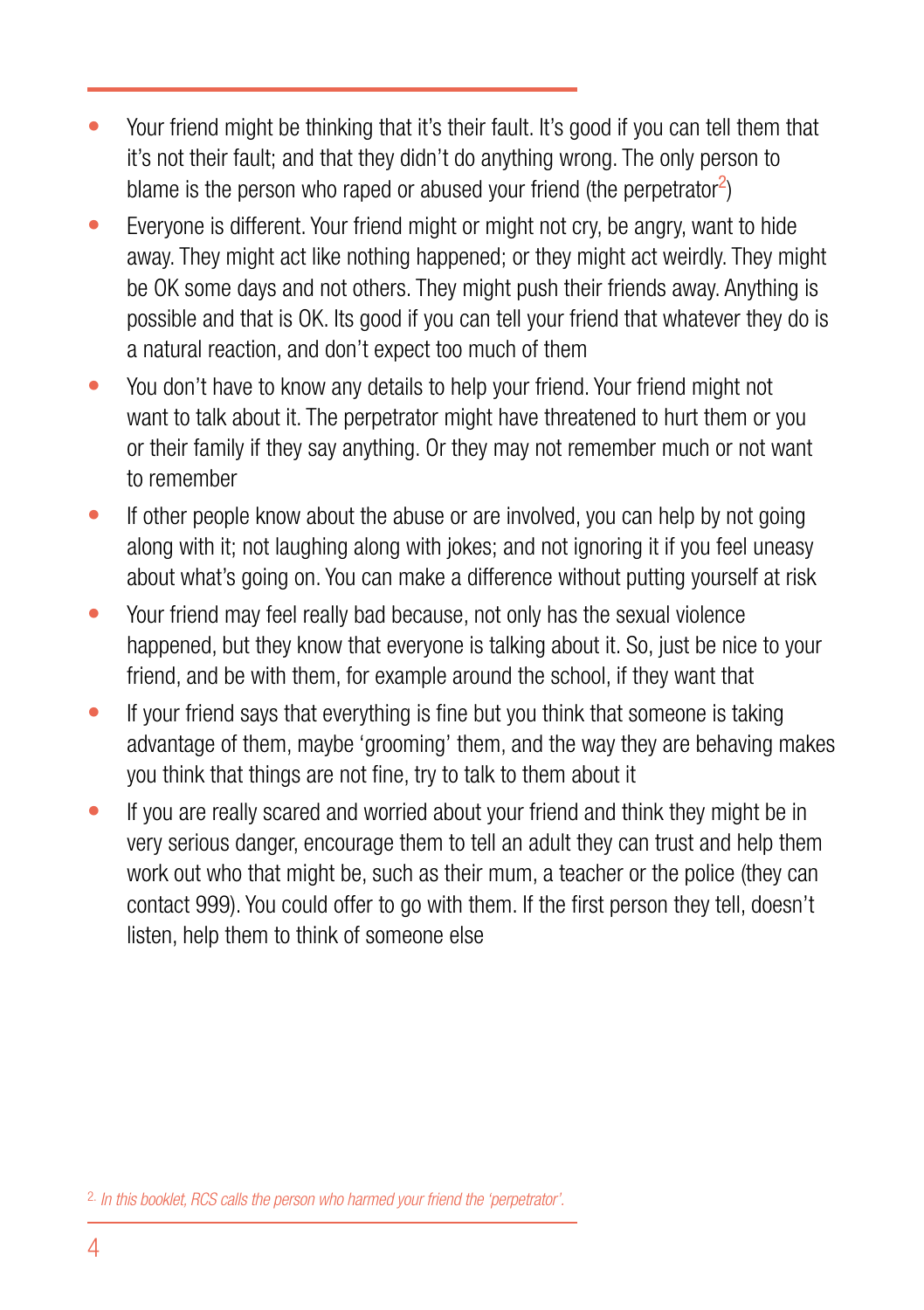- If your friend doesn't want to do that, and you are scared and worried that your friend is in serious danger, then it is okay to alert someone. You don't have to keep it to yourself if you are frightened or worried. If you think that they are at immediate risk you should call the police or a responsible adult. You can also contact the RCS Helpline and speak to us. We can't act without speaking to your friend first, but we can chat things through with you
- If your friend confides in you, they trust you. Don't break the trust by telling other friends - it's up to your friend who they tell and not you
- It's also up to your friend to decide what to do, if anything. They might not take your advice or do what you think they should do. It's good if you can accept that
- You could tell your friend that there are places and people who want to help. Depending on what's happened, they might need to get checked out for any infections or pregnancy. Could you go with them to the school nurse or a clinic? RCS Helpline can give contacts where your friend can get that sort of help
- If your friend wants to tell someone about abuse but others (maybe their family) are telling them that it is private and they should keep it secret, it may help if you say to your friend that it's up to them who they tell. Your friend has a right to get help. They should not be blamed or shamed for abuse. Offer to help them phone the RCS Helpline or to tell the school or someone else
- Look after and protect yourself too it's not betraying your friend if you do. Sexual violence has an impact on everyone; it can be tough for friends and on friendships and there will be ups and downs. You can phone the free RCS Helpline to talk about this every day from 6pm - midnight on Freephone: 08088 01 03 02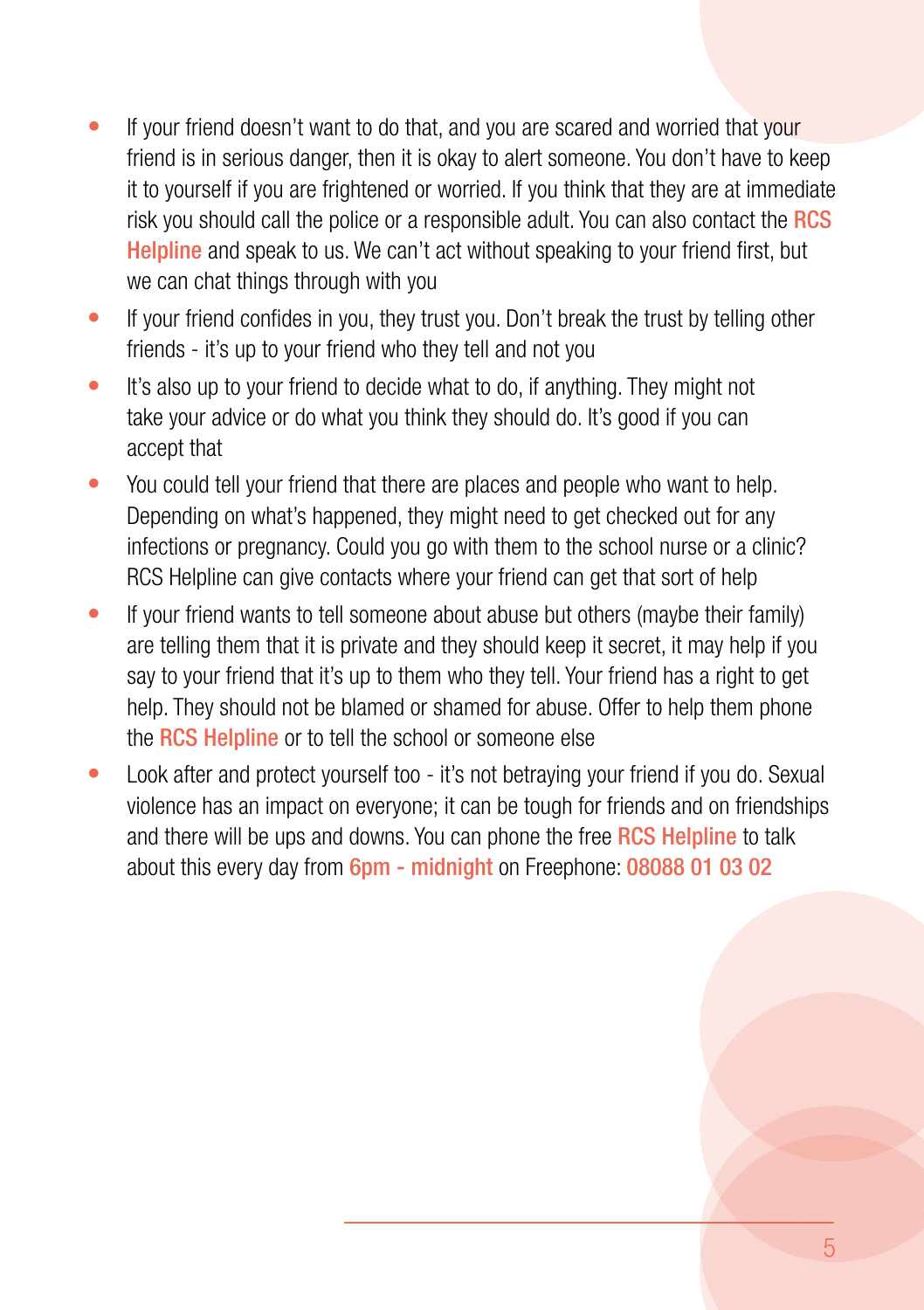### Find out more

You can find out more about sexual violence. If you know more, then you can help your friend by passing on what you have found out. You can also tell them where they can find information and support.

The RCS website is a good place to start: www.rapecrisisscotland.org.uk

This website has got good information about how abuse can affect young people and about help: www.disrespectnobody.co.uk

## Telling and not telling

Lots of young people are worried about what will happen if they tell someone like a teacher or the police or RCS. Can they talk in confidence or will other people find out and take over?

If you or your friend phones someone for advice, you don't have to give any names or anything that would identify you. RCS services are confidential, so we won't share anything you say with other people such as parents or carers, unless you want us to. Sometimes, for example if we think someone might be at risk, we might need to contact other services which can help but we would need your friend's contact details to do this and we would want to speak to them first. We can explain more about this when you get in touch.

RCS supports young people over 13. ChildLine supports any young person up to 19.

If your friend tells a teacher or social worker or some other agency that they have been harmed, then that person should listen and should act. They should explain to your friend what action they are going to take to help make them safer.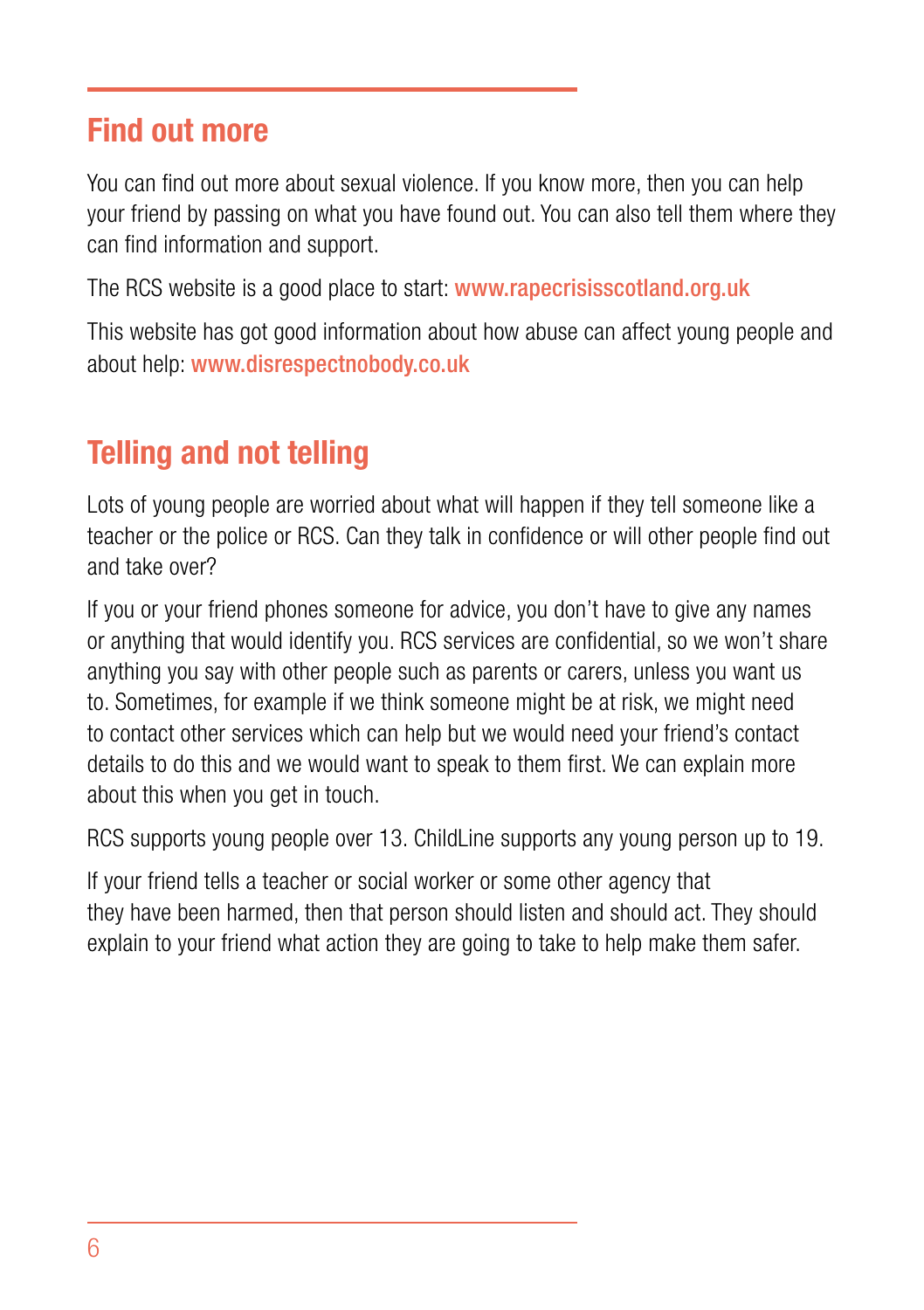## Agreeing to sex

If your friend is under 16, then the law says that they cannot 'consent' to sex. The law says that 'consent' is 'free agreement' which means someone freely wanting to do something and understanding what they are agreeing to. The law understands that there are many reasons why a person may not be able to freely agree or consent. They may not understand because of their age. A person cannot consent if they are asleep or intoxicated (with alcohol or drugs) or unconscious or pressured or forced. Your friend might think that they should agree to sex because someone gave them gifts or money or took them on a night out. But you can't buy consent because if someone feels pressured that is not free agreement. We can speak to you or your friend more about this if you want. There is also a blog about it here:

http://edinburghrapecrisis.wixsite.com/ercc/single-post/2015/11/05/ConsentIs

Thanks to Paula Dunn, Glasgow Rape Crisis Centre, and Nadine Jassat, Edinburgh Rape Crisis Centre, for help with this leaflet. Text: Shirley Henderson www.shirleyhenderson.co.uk Rape Crisis Scotland 2016